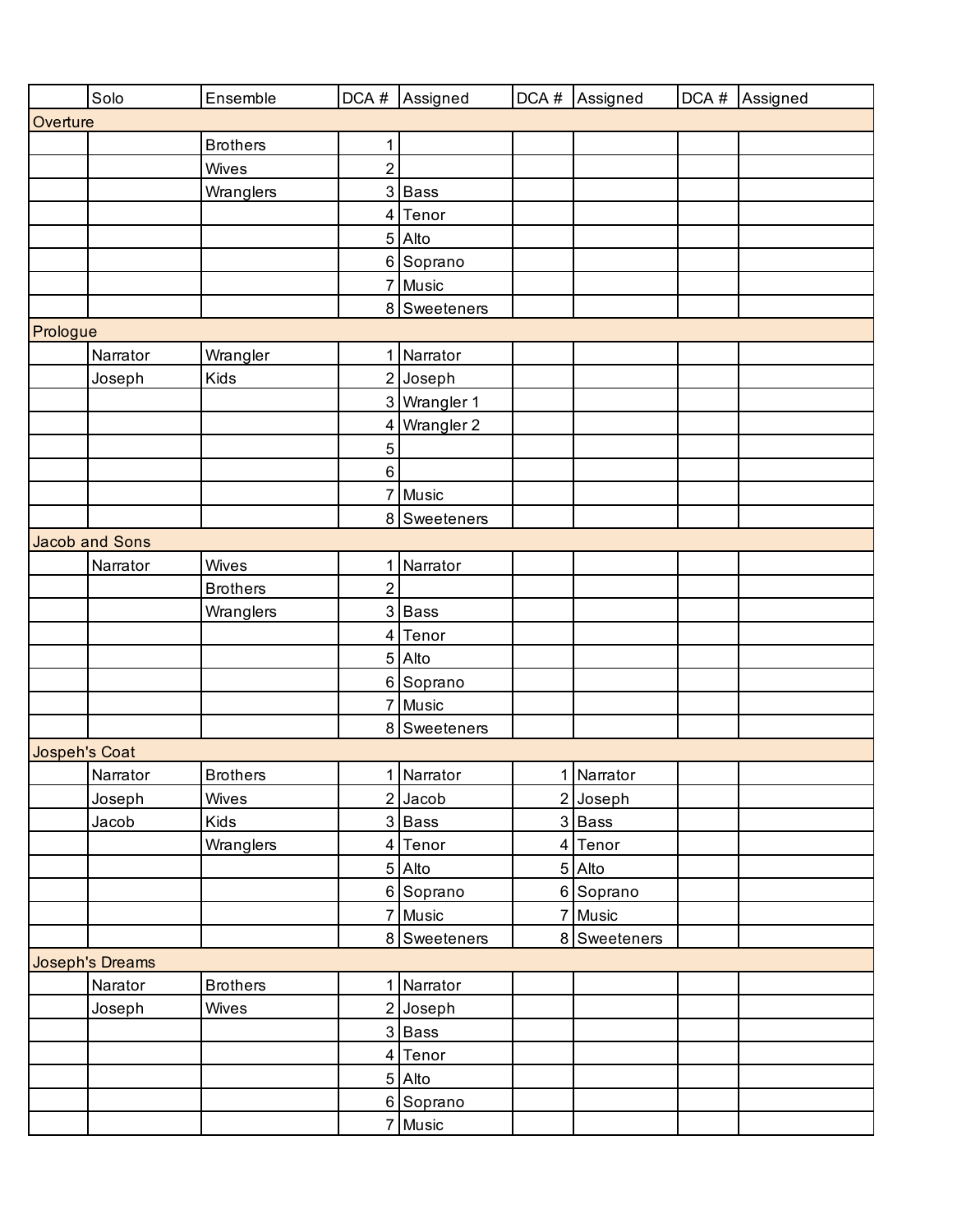|          |                          |                 |                | 8 Sweeteners          |                |                      |            |
|----------|--------------------------|-----------------|----------------|-----------------------|----------------|----------------------|------------|
|          | Poor, Poor Joseph        |                 |                |                       |                |                      |            |
|          | Narator                  | <b>Brothers</b> |                | Narrator              |                |                      |            |
|          | Joseph                   | Wives           |                | $\overline{2}$ Joseph |                |                      |            |
|          |                          |                 |                | 3 Bass                |                |                      |            |
|          |                          |                 |                | 4 Tenor               |                |                      |            |
|          |                          |                 |                | 5 Alto                |                |                      |            |
|          |                          |                 |                | 6 Soprano             |                |                      |            |
|          |                          |                 |                | 7 Music               |                |                      |            |
|          |                          |                 |                | 8 Sweeteners          |                |                      |            |
|          | One More Angel In Heaven |                 |                |                       |                |                      |            |
|          | Naphtali                 | <b>Brothers</b> |                | Naphtali              | 1.             | Reuben               |            |
|          | Jacob                    | Wives           |                | $2$ Jacob             | $\overline{2}$ |                      |            |
|          | Reuben                   |                 |                | 3 Bass                |                | 3 Bass               |            |
|          |                          |                 |                | 4 Tenor               |                | 4 Tenor              |            |
|          |                          |                 |                | $\overline{5 }$ Alto  |                | 5 Alto               |            |
|          |                          |                 |                | 6 Soprano             |                | 6 Soprano'           |            |
|          |                          |                 | $\overline{7}$ | Music                 |                | 7 Music              |            |
|          |                          |                 |                | 8 Sweeteners          |                | 8 Sweeteners         |            |
|          | Journey to Egypt         |                 |                |                       |                |                      |            |
|          | Narrator                 |                 |                | 1 Narrator            |                |                      |            |
|          | Wrangler 1               |                 |                | 2 Wrangler 1          |                |                      |            |
|          | Wrangler 2               |                 |                | 3 Wrangler 2          |                |                      |            |
|          |                          |                 | 4              |                       |                |                      |            |
|          |                          |                 | 5              |                       |                |                      |            |
|          |                          |                 | 6              |                       |                |                      |            |
|          |                          |                 | $\overline{7}$ | Music                 |                |                      |            |
|          |                          |                 |                | 8 Sweeteners          |                |                      |            |
| Potiphar |                          |                 |                |                       |                |                      |            |
|          | Narrator                 | 3 Boys          |                | 1 Narrator            |                | 1 Narrator           |            |
|          | Potiphar                 | <b>Brothers</b> |                | 2 Potiphar            |                | 2 Potiphar           |            |
|          | Mrs. Potiphar            | Wives           |                | 3 Mrs. Potiphar       |                | 3 Bass               |            |
|          | Joseph                   |                 |                | 4 Joseph              |                | 4 Tenor              |            |
|          |                          |                 |                | $53$ Boys             |                | $\overline{5 }$ Alto |            |
|          |                          |                 | 6              |                       |                | 6 Soprano            |            |
|          |                          |                 |                | Music                 |                | $\overline{7}$ Music |            |
|          |                          |                 |                | 8 Sweeteners          |                | 8 Sweeteners         |            |
|          | <b>Close Every Door</b>  |                 |                |                       |                |                      |            |
|          | Joseph                   | <b>Brothers</b> |                | 1 Joseph              |                |                      |            |
|          |                          | Wives           | $\overline{2}$ |                       |                |                      |            |
|          |                          | Wranglers       |                | 3 Bass                |                |                      |            |
|          |                          |                 |                | 4 Tenor               |                |                      |            |
|          |                          |                 |                | 5 Alto                |                |                      |            |
|          |                          |                 |                | 6 Soprano             |                |                      |            |
|          |                          |                 |                | 7 Music               |                |                      |            |
|          |                          |                 |                | 8 Sweeteners          |                |                      |            |
|          | Go, Go, Go Joseph        |                 |                |                       |                |                      |            |
|          | Narrator                 | <b>Brothers</b> |                | 1 Narrator            | 11             | Narrator             | 1 Narrator |
|          | Soloist 1                | Wives           |                | $2$ Solo 1            |                | $2$ Joseph           | 2 Joseph   |
|          | Soloist 2                | Wranglers       |                | $3$ Solo 2            |                | 3 Levi (Butler)      | 3 Bass     |
|          | <b>Baker</b>             |                 |                | 4 Brothers            | 4              | Dan (Baker)          | 4 Tenor    |
|          | <b>Butler</b>            |                 |                | 5 Wives               | 5              |                      | $5$ Alto   |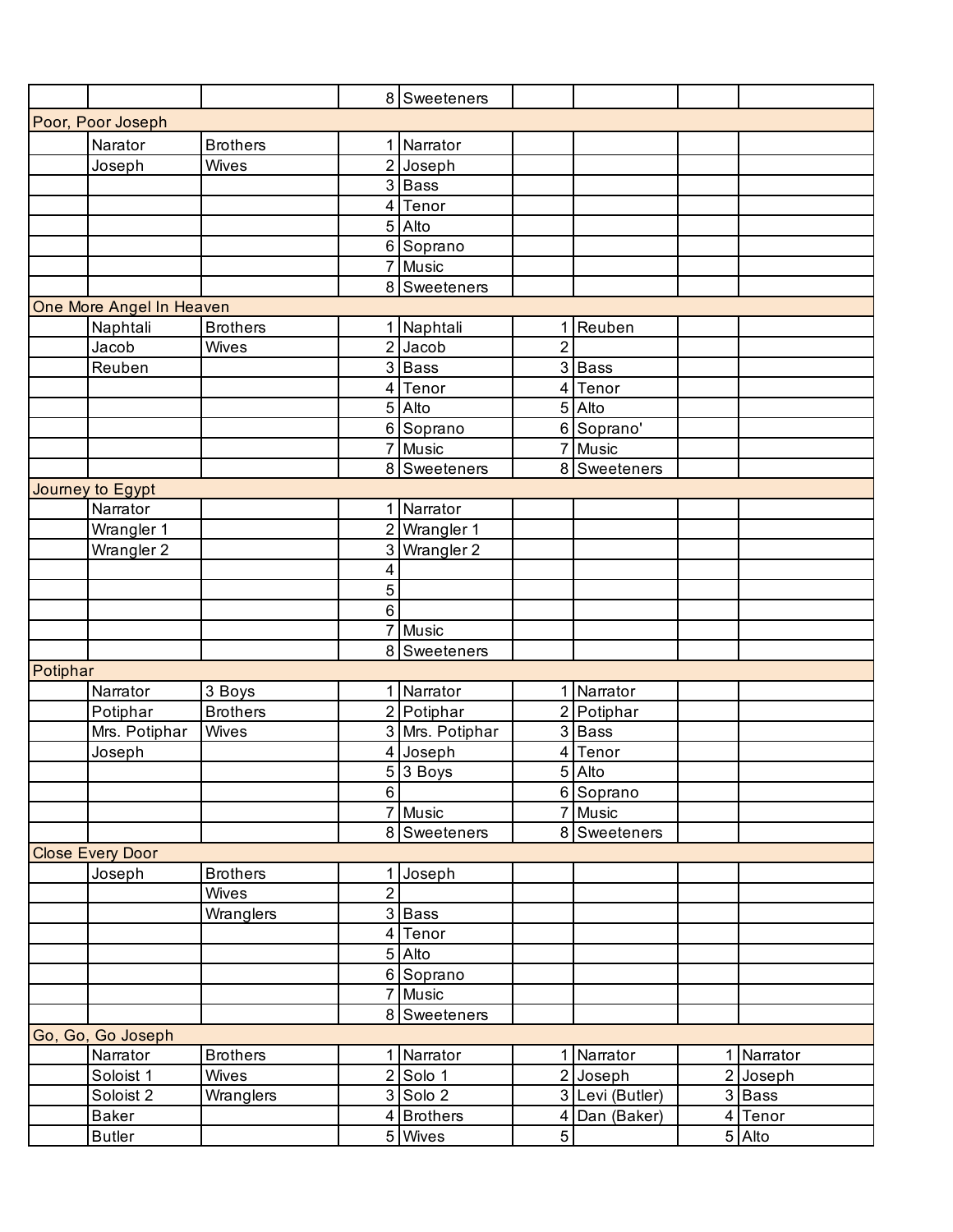|           | Joseph                    |                 | 6 <sup>1</sup> |                      | 6              |                     | 6 Soprano            |
|-----------|---------------------------|-----------------|----------------|----------------------|----------------|---------------------|----------------------|
|           |                           |                 |                | 7 Music              |                | 7 Music             | 7 Music              |
|           |                           |                 |                | 8 Sweeteners         |                | 8 Sweeteners        | 8 Sweeteners         |
|           | Go, Go, Go Joseph Reprise |                 |                |                      |                |                     |                      |
|           | Narrator                  | <b>Brothers</b> |                | 1 Narrator           |                |                     |                      |
|           | Joseph                    | Wives           | $\overline{2}$ | Joseph               |                |                     |                      |
|           |                           | Wranglers       |                | $\overline{3}$ Bass  |                |                     |                      |
|           |                           |                 |                | 4 Tenor              |                |                     |                      |
|           |                           |                 |                | 5 Alto               |                |                     |                      |
|           |                           |                 |                | 6 Soprano            |                |                     |                      |
|           |                           |                 |                | 7 Music              |                |                     |                      |
|           |                           |                 |                | 8 Sweeteners         |                |                     |                      |
| Entr'acte |                           |                 |                |                      |                |                     |                      |
|           |                           | <b>Brothers</b> | 1              |                      |                |                     |                      |
|           |                           | Wives           | $\overline{2}$ |                      |                |                     |                      |
|           |                           |                 |                | $\overline{3}$ Bass  |                |                     |                      |
|           |                           |                 |                | 4 Tenor              |                |                     |                      |
|           |                           |                 |                | 5 Alto               |                |                     |                      |
|           |                           |                 |                | 6 Soprano            |                |                     |                      |
|           |                           |                 | 7              | Music                |                |                     |                      |
|           |                           |                 |                | 8 Sweeteners         |                |                     |                      |
|           | A Pharaoh's Story         |                 |                |                      |                |                     |                      |
|           | Narrator                  | Wives           | 1              | Narrator             |                |                     |                      |
|           |                           | Wranglers       | 2              |                      |                |                     |                      |
|           |                           |                 | 3              |                      |                |                     |                      |
|           |                           |                 | $\overline{4}$ |                      |                |                     |                      |
|           |                           |                 |                | 5 Alto               |                |                     |                      |
|           |                           |                 |                | 6 Soprano            |                |                     |                      |
|           |                           |                 |                | 7 Music              |                |                     |                      |
|           |                           |                 |                | 8 Sweeteners         |                |                     |                      |
|           | Poor, Poor Pharaoh        |                 |                |                      |                |                     |                      |
|           | Narrator                  | <b>Brothers</b> |                | 1 Narrator           | 1              | Narrator            | 1 Narrator           |
|           | <b>Butler</b>             | Wives           |                | 2 Butler             |                | 2 Pharaoh           | 2 Joseph             |
|           | Pharaoh                   | Wranglers       |                | $3$ Bass<br>4 Tenor  |                | $3$ Bass<br>4 Tenor | $3$ Bass<br>4 Tenor  |
|           | Joseph                    |                 |                |                      |                |                     |                      |
|           |                           |                 |                | 5 Alto               |                | 5 Alto              | 5 Alto               |
|           |                           |                 |                | 6 Soprano<br>7 Music | $\overline{7}$ | 6 Soprano<br>Music  | 6 Soprano<br>7 Music |
|           |                           |                 |                | 8 Sweeteners         |                | 8 Sweeteners        | 8 Sweeteners         |
|           | Song of the King          |                 |                |                      |                |                     |                      |
|           | Pharaoh                   | <b>Brothers</b> |                | 1 Pharaoh            |                |                     |                      |
|           | Joseph                    | Wives           |                | 2 Joseph             |                |                     |                      |
|           |                           | Wranglers       |                | 3 Bass               |                |                     |                      |
|           |                           |                 |                | 4 Tenor              |                |                     |                      |
|           |                           |                 |                | 5 Alto               |                |                     |                      |
|           |                           |                 |                | 6 Soprano            |                |                     |                      |
|           |                           |                 |                | 7 Music              |                |                     |                      |
|           |                           |                 |                | 8 Sweeteners         |                |                     |                      |
|           | Song of the King Reprise  |                 |                |                      |                |                     |                      |
|           | Pharaoh                   | <b>Brothers</b> | 1              | Pharaoh              |                |                     |                      |
|           |                           | Wives           | $\overline{2}$ |                      |                |                     |                      |
|           |                           | Wranglers       |                | $3$ Bass             |                |                     |                      |
|           |                           |                 |                |                      |                |                     |                      |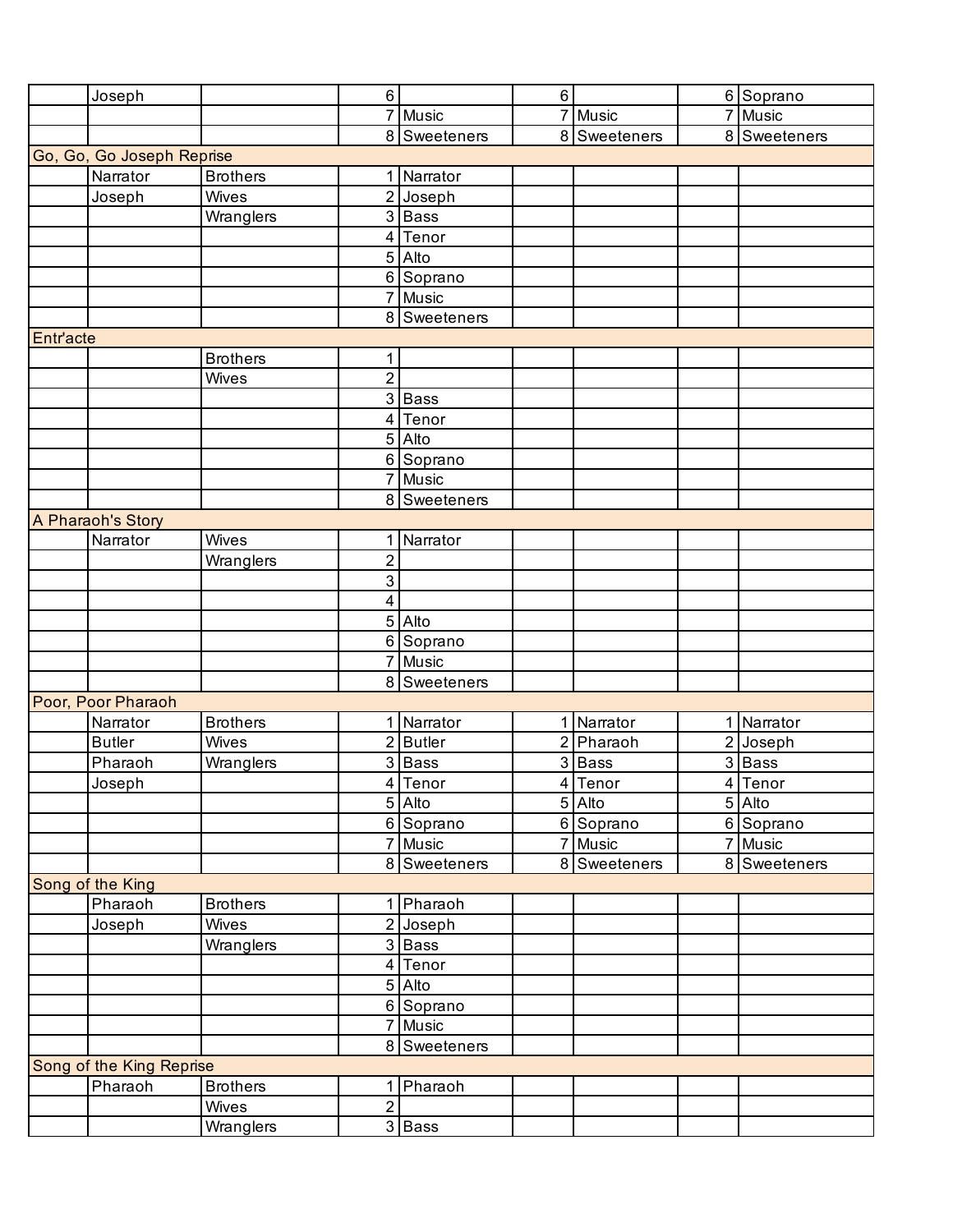|                                     |                 |                | 4 Tenor                 |  |  |
|-------------------------------------|-----------------|----------------|-------------------------|--|--|
|                                     |                 |                | 5 Alto                  |  |  |
|                                     |                 |                | 6 Soprano               |  |  |
|                                     |                 |                | 7 Music                 |  |  |
|                                     |                 |                | 8 Sweeteners            |  |  |
| <b>Pharaoh's Dream Explained</b>    |                 |                |                         |  |  |
| Joseph                              | <b>Brothers</b> |                | Joseph                  |  |  |
|                                     | Wives           | $\overline{2}$ |                         |  |  |
|                                     | Wranglers       |                | 3 Bass                  |  |  |
|                                     |                 |                | 4 Tenor                 |  |  |
|                                     |                 |                | 5 Alto                  |  |  |
|                                     |                 |                | 6 Soprano               |  |  |
|                                     |                 |                | 7 Music                 |  |  |
|                                     |                 |                | 8 Sweeteners            |  |  |
| <b>Stone the Crows</b>              |                 |                |                         |  |  |
| Narrator                            |                 |                | 1 Narrator              |  |  |
| Pharaoh                             | Wives           |                | 2 Pharaoh               |  |  |
|                                     |                 |                | 3 Joseph                |  |  |
| Joseph                              |                 | 4              |                         |  |  |
|                                     |                 |                | 5 Alto                  |  |  |
|                                     |                 |                |                         |  |  |
|                                     |                 |                | 6 Soprano               |  |  |
|                                     |                 |                | 7 Music                 |  |  |
|                                     |                 |                | 8 Sweeteners            |  |  |
| <b>Those Canaan Days</b>            |                 |                |                         |  |  |
| Jacob                               | <b>Brothers</b> |                | $1$ Jacob               |  |  |
| Solo 1                              |                 |                | 2 Canaan Days Soloist 1 |  |  |
| Solo 2                              |                 |                | 3 Soloist 2             |  |  |
| Solo 3                              |                 |                | 4 Soloist 3             |  |  |
|                                     |                 |                | 5 Bass                  |  |  |
|                                     |                 |                | 6 Tenor                 |  |  |
|                                     |                 | $\overline{7}$ | Music                   |  |  |
|                                     |                 |                | 8 Sweeteners            |  |  |
| The Brothers in Egypt/Grovel Grovel |                 |                |                         |  |  |
| Narrator                            | <b>Brothers</b> |                | 1 Narrator              |  |  |
| Joseph                              | Wives           |                | 2 Joseph                |  |  |
|                                     |                 |                | $\overline{3}$ Bass     |  |  |
| Reuben                              |                 |                | 4 Tenor                 |  |  |
| Zebulun                             |                 |                | 5 Alto                  |  |  |
| Asher                               |                 |                | 6 Soprano               |  |  |
| Dan                                 |                 |                | 7 Music                 |  |  |
|                                     |                 |                | 8 Sweeteners            |  |  |
| Who's The Thief?                    |                 |                |                         |  |  |
| Narrator                            | <b>Brothers</b> |                | 1 Narrator              |  |  |
| Joseph                              | Wives           |                | 2 Joseph                |  |  |
|                                     | Wranglers       |                | 3 Bass                  |  |  |
|                                     |                 |                | 4 Tenor                 |  |  |
|                                     |                 |                | 5 Alto                  |  |  |
|                                     |                 |                | 6 Soprano               |  |  |
|                                     |                 |                | 7 Music                 |  |  |
|                                     |                 |                | 8 Sweeteners            |  |  |
| Benjamin Calypso                    |                 |                |                         |  |  |
| Issachar                            | <b>Brothers</b> |                | 1 Issachar (Soloist)    |  |  |
|                                     |                 |                |                         |  |  |